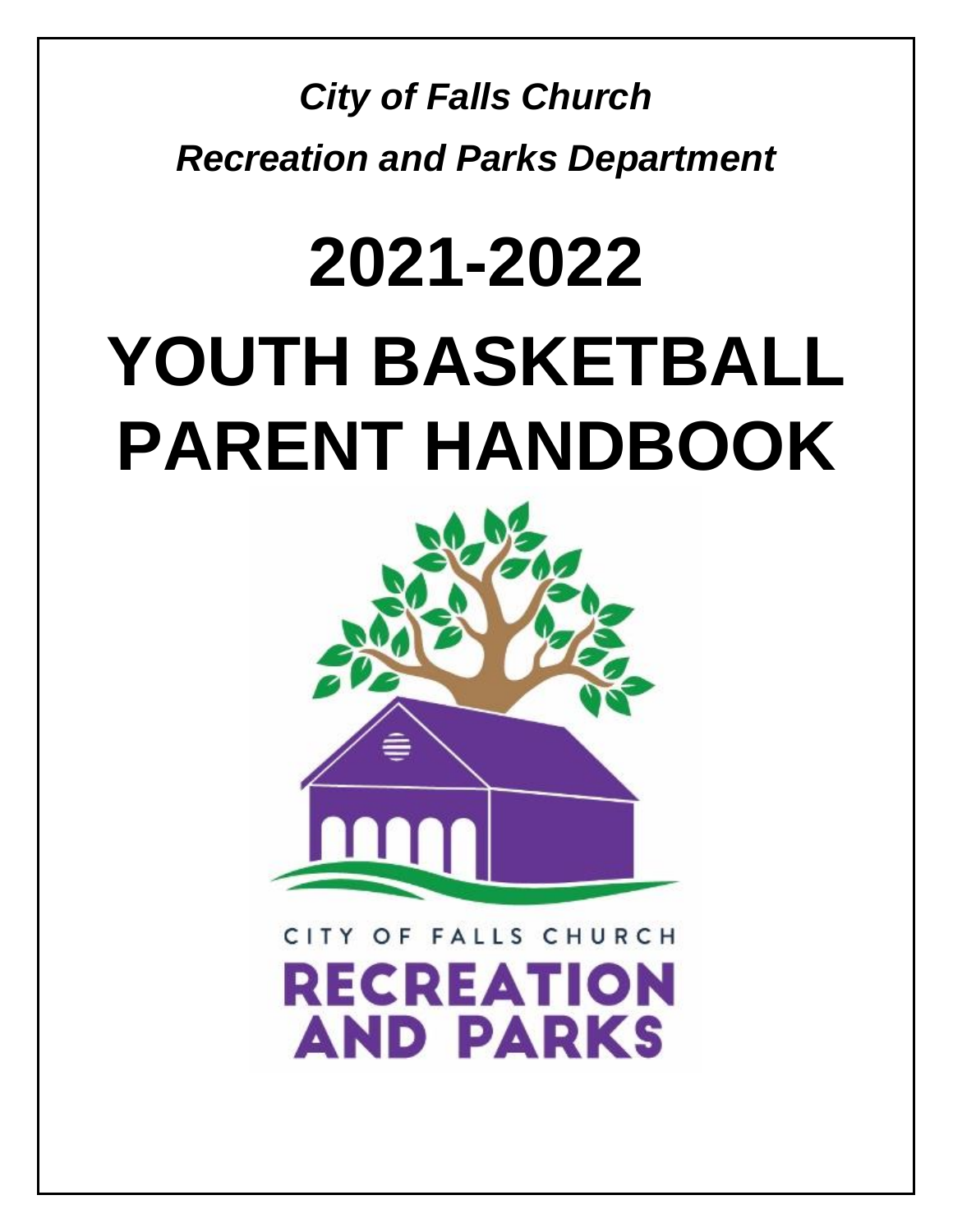# Index

| Director's Letter                          |         |
|--------------------------------------------|---------|
| Age & Division Structures                  | $4 - 5$ |
| <b>Assessment Dates</b>                    | 6       |
| Registration Procedure & Fee Structure     | 7       |
| <b>Coaches Information/Important Dates</b> | 8       |
| League Rules                               | $9-10$  |
| <b>Inclement Weather Procedures</b>        | 11      |
| Gym Locations & Directions                 | 12      |

#### **COVID-19 Guidelines:**

- **Stay home if you are sick or not feeling well!**
- Do not enter the gym until your scheduled time.
- Players should bring their own basketball and water bottle to practice each week. We will supply a game ball for each game.

## **Spectators**

We will be limiting spectators at every age group to help limit the exposure of COVID-19 throughout the season.

- First Touch and Early Hoopers Clinics 1 parent/guardian per child
- $2<sup>nd</sup>/3<sup>rd</sup>$  grade leagues 1 parent/guardian per child
- $\bullet$  4<sup>th</sup>/5<sup>th</sup> grade leagues 2 parents/guardians per child
- $\bullet$  6<sup>th</sup> 12<sup>th</sup> grade leagues 4 spectators per child except for games at the Falls Church Community Center. We will only allow 2 spectators per child for all  $6<sup>th</sup>$ -12<sup>th</sup> grade games at the Falls Church Community Center.
- Our spectator policy is subject to change throughout the season.

## **Masks**

- All spectators and coaches must wear a mask at all times in the building regardless of vaccination status.
- Players must wear a mask at all times with the exception of when they are actively playing on the court.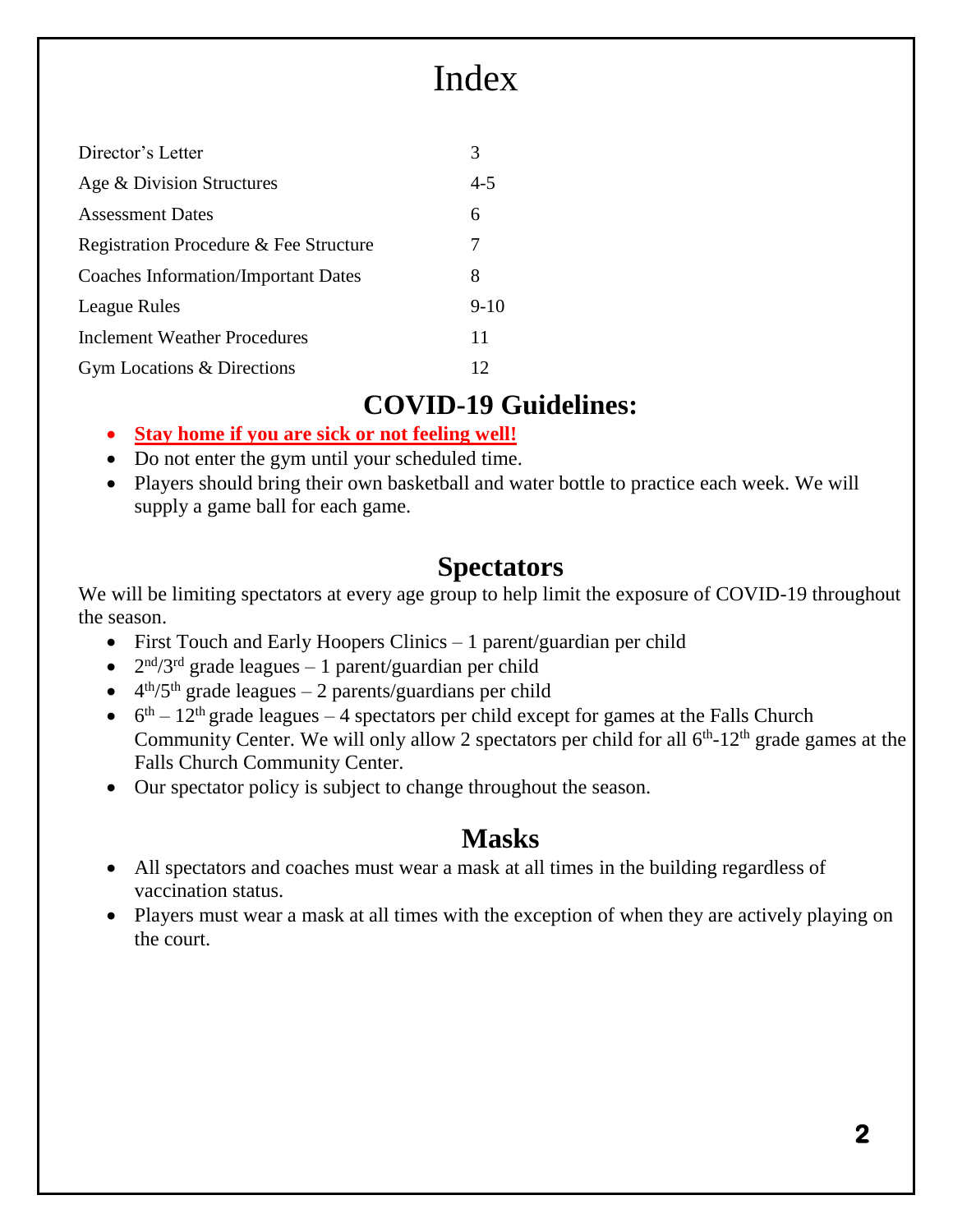Dear Falls Church Youth Basketball League Parents,

Welcome to the Falls Church Recreation and Parks Department's youth basketball program. This program has been in existence for over three decades, and features leagues for girls and boys in many different age groups. The goal of our basketball program is for the children to have fun, improve their basketball skills, learn how to work as a team, and learn how to deal with winning and losing in a positive manner that promotes good sportsmanship.

Basketball is a fast paced, energetic game played in a confined area. It is likely to cause players, coaches, and spectators to get excited and involved in the action on the court. We take pride in our basketball program and the opportunities that it presents to teach our kids about good sportsmanship. Please help us to maintain the high level of excellence we have grown to expect from our coaches, our parents, and our players.

Jimmy Ruby is the Senior Program Supervisor of our youth basketball program. During the season if you have any specific questions about the program or if a problem should arise that you would like to address, I ask you to contact Mr. Ruby at (703) 248-5027.

On behalf of the Falls Church Recreation and Parks Department, I hope all of you have an enjoyable experience in our league this season. We look forward to another exciting season of fun, learning, and sportsmanship.

Sincerely,

Dal & Schlitt

Daniel J Schlitt, Director Falls Church Recreation and Parks Department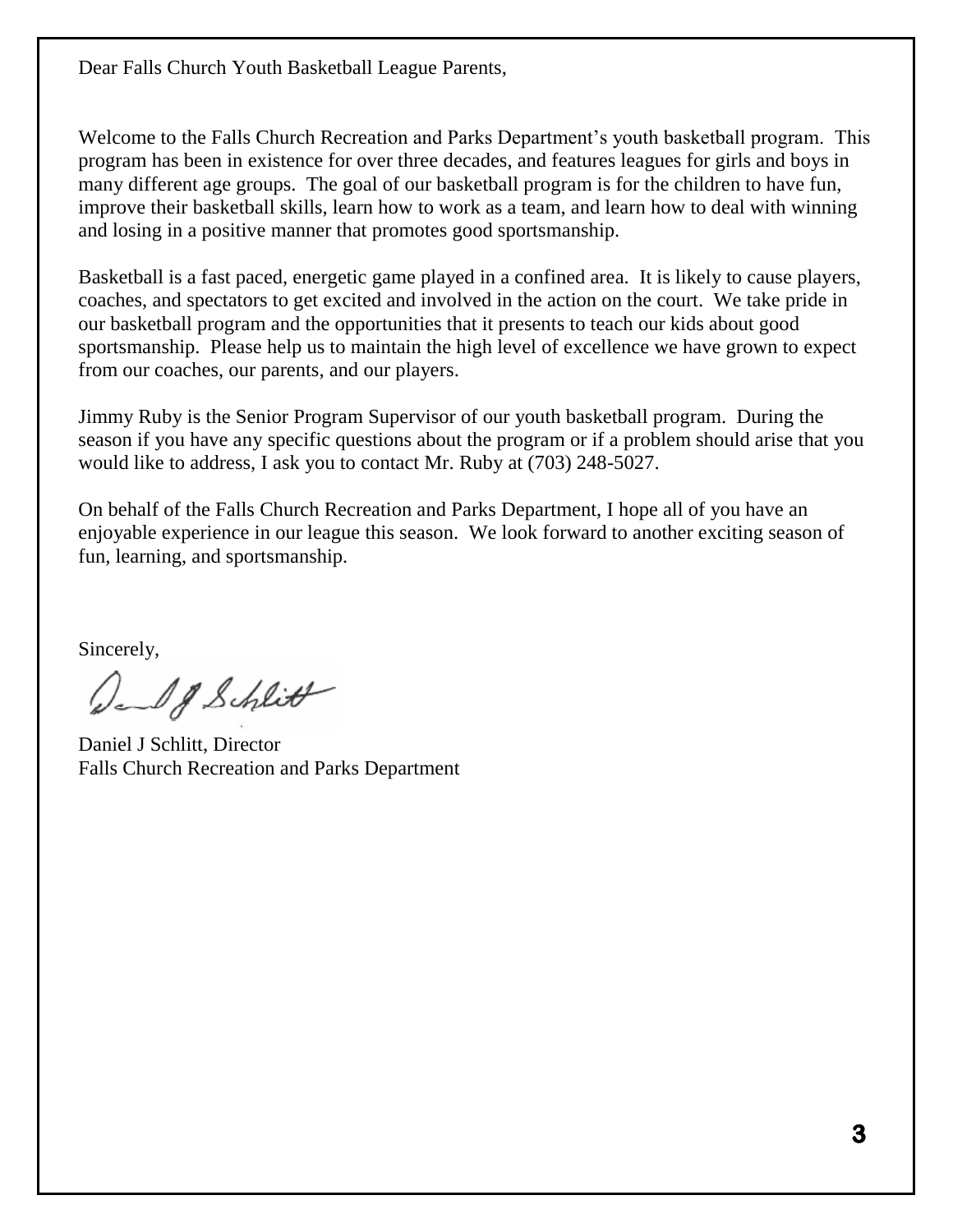# **Descriptions & Age Breakdowns**

# Co-ed Clinics

| <b>First Touch Clinic:</b>          | Designed to develop young players' love and interest in                                                                                                                                                                                |
|-------------------------------------|----------------------------------------------------------------------------------------------------------------------------------------------------------------------------------------------------------------------------------------|
| 3-4 year olds                       | basketball by providing the fundamental skills and<br>techniques in a non-competitive environment. Allows<br>parents and children the opportunity to work one-on-one and<br>spend quality time together. A parent is asked to stay and |
|                                     | participate with their child.                                                                                                                                                                                                          |
| Early Hoopers Clinic:               | Focus on basic fundamental skills and rules in preparation                                                                                                                                                                             |
| Kindergarten/ 1 <sup>st</sup> Grade | for league competition.                                                                                                                                                                                                                |

# Boys' House League

| $2nd/3rd$ Grade League                        | Designed for all $2nd$ and $3rd$ graders who want a league<br>setting, but less competitive than the traditional leagues. This<br>league plays with league-modified rules and a junior-sized<br>ball.                                                                                              |
|-----------------------------------------------|----------------------------------------------------------------------------------------------------------------------------------------------------------------------------------------------------------------------------------------------------------------------------------------------------|
| 4 <sup>th</sup> /5 <sup>th</sup> Grade League | The traditional league for $4th$ and $5th$ graders. This league<br>will have a tournament at the conclusion of the regular<br>season and will play with league-modified rules with an<br>intermediate-sized ball.                                                                                  |
| $6th/7th$ Grade League                        | The traditional league for $6th$ and $7th$ graders. This league<br>will play with league-modified rules and a regulation-<br>sized ball.                                                                                                                                                           |
| 8 <sup>th</sup> /9 <sup>th</sup> Grade League | This league is intended as a transitional league for all<br>8 <sup>th</sup> and 9 <sup>th</sup> graders. Virginia High School League rules will<br>be followed and a regulation-sized ball will be used.                                                                                           |
| $10th$ -12 <sup>th</sup> Grade League         | This league is designed for high school age boys who want<br>to continue to play at the recreation level. All players must<br>be currently enrolled in high school, not high school<br>graduates. Virginia High School League rules will be<br>followed, and a regulation-sized ball will be used. |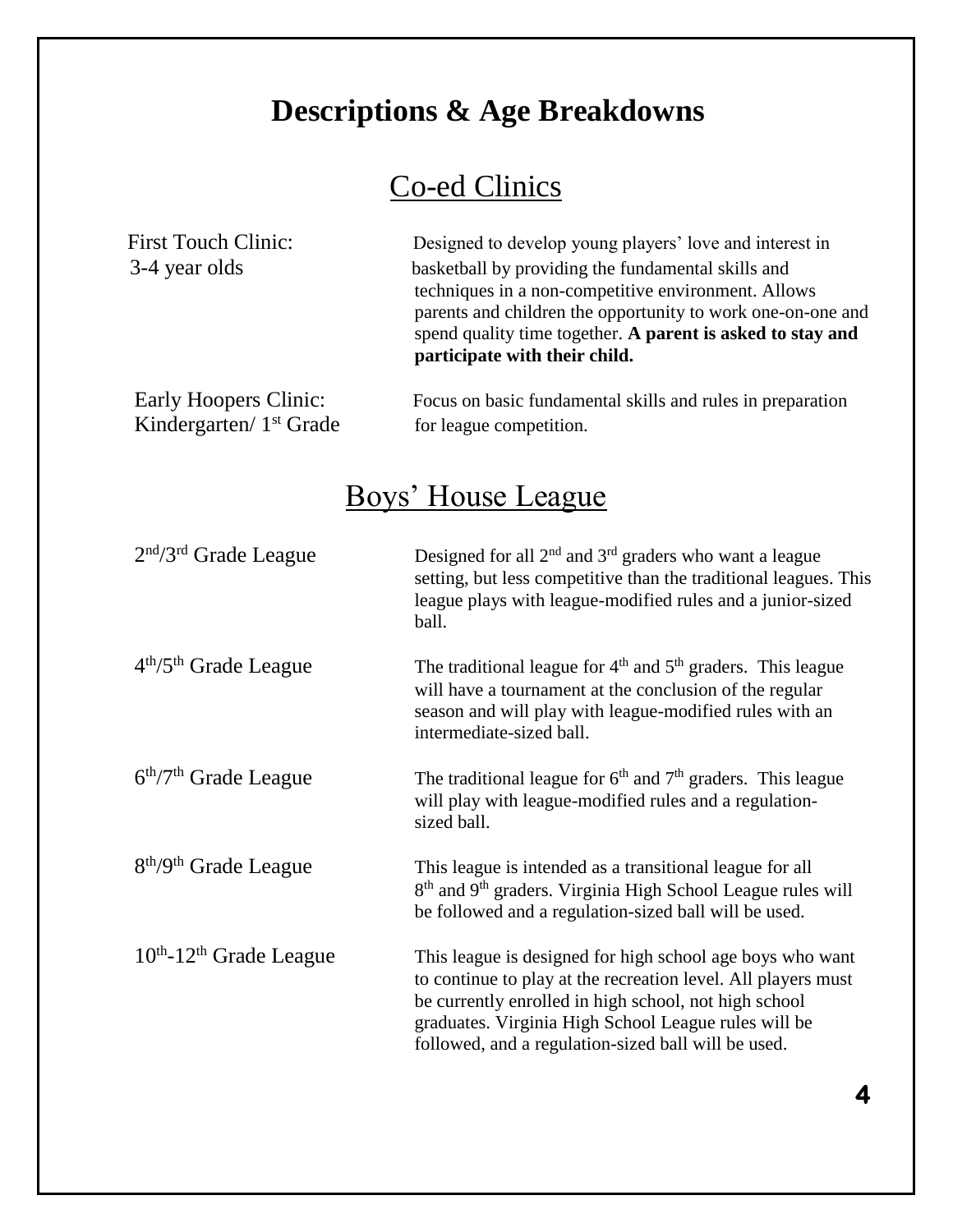# Girls' House League

| $2nd/3rd$ Grade League                          | Designed for all $2nd$ and $3rd$ graders who want a league<br>setting, but less competitive than the traditional leagues. This<br>league plays with league-modified rules and a junior-sized<br>ball.                                                                                                    |
|-------------------------------------------------|----------------------------------------------------------------------------------------------------------------------------------------------------------------------------------------------------------------------------------------------------------------------------------------------------------|
| $4th/5th$ Grade League                          | The traditional league for $4th$ and $5th$ graders. This league<br>will have a tournament at the conclusion of the regular<br>season and will play with league-modified rules with an<br>intermediate-sized ball.                                                                                        |
| $6th$ -8 <sup>th</sup> Grade League             | The traditional league for $6th$ , $7th$ , and $8th$ graders. This league<br>will have a tournament at the conclusion of the regular<br>season and will play with league-modified rules with an<br>intermediate-sized ball.                                                                              |
| 9 <sup>th</sup> -12 <sup>th</sup> Grade Leagues | These leagues are designed for older girls who want to<br>continue to play at the recreation level. All Virginia High<br>School League rules will be followed. The ball size is an<br>intermediate size ball. $9th/10th$ and $11th/12th$ grade leagues<br>may be combined based on registration numbers. |

# Co-ed Clinics

The **1 st Touch Clinic** is a program designed to develop young players' love and interest in basketball by providing the FUN-damental skills and techniques needed. Each session will include station work that focuses on different skills to include shooting, dribbling, passing, and footwork. It gives parents and children the opportunity to work one-on-one and spend quality time together. **A parent is asked to stay**  with their child. The clinic will be held once a week for six weeks on Saturdays. Each participant will receive a t-shirt and basketball. This clinic will take place at Shrevewood Elementary.

| 621103-A | Saturdays        | January $8 - \text{Feb } 12$ 9-9:45am |                             | 3 year olds |
|----------|------------------|---------------------------------------|-----------------------------|-------------|
| 621103-B | <b>Saturdays</b> | January $8 - \text{Feb} 12$           | $10-10:45$ am $4$ year olds |             |

The co-ed **Early Hoopers Clinics** are once-per-week instructional clinics that focus on the basic fundamental skills and rules of basketball as they begin to prepare the participant for league competition through instruction on skills such as shooting, dribbling, and passing as well as some basic team play. The clinics will be held for seven weeks on weeknights or Saturdays. Each participant will receive a t-shirt and a basketball. These clinics will take place at the Falls Church Community Center on weeknights and Shrevewood Elementary on Saturdays. **Kindergarten clinics:**

| KINGLE LITTLE CHINA.           |                  |                            |                |   |
|--------------------------------|------------------|----------------------------|----------------|---|
| 621105-A                       | Mondays          | January 10– March 7        | $5:15-6:00$ pm |   |
| 621105-B                       | Wednesdays       | January $12$ – February 23 | $5:15-6:00$ pm |   |
| 621105-C                       | <b>Saturdays</b> | January 8 – February 19    | 11:00-11:45am  |   |
| 1 <sup>st</sup> Grade clinics: |                  |                            |                |   |
| 621106-A                       | Tuesdays         | January $11$ – February 22 | $5:15-6:00$ pm |   |
| 621106-B                       | Thursdays        | January 13 – February 24   | $5:15-6:00$ pm |   |
| 621106-C                       | <b>Saturdays</b> | January 8 – February 19    | 12:00-12:45pm  | 5 |
|                                |                  |                            |                |   |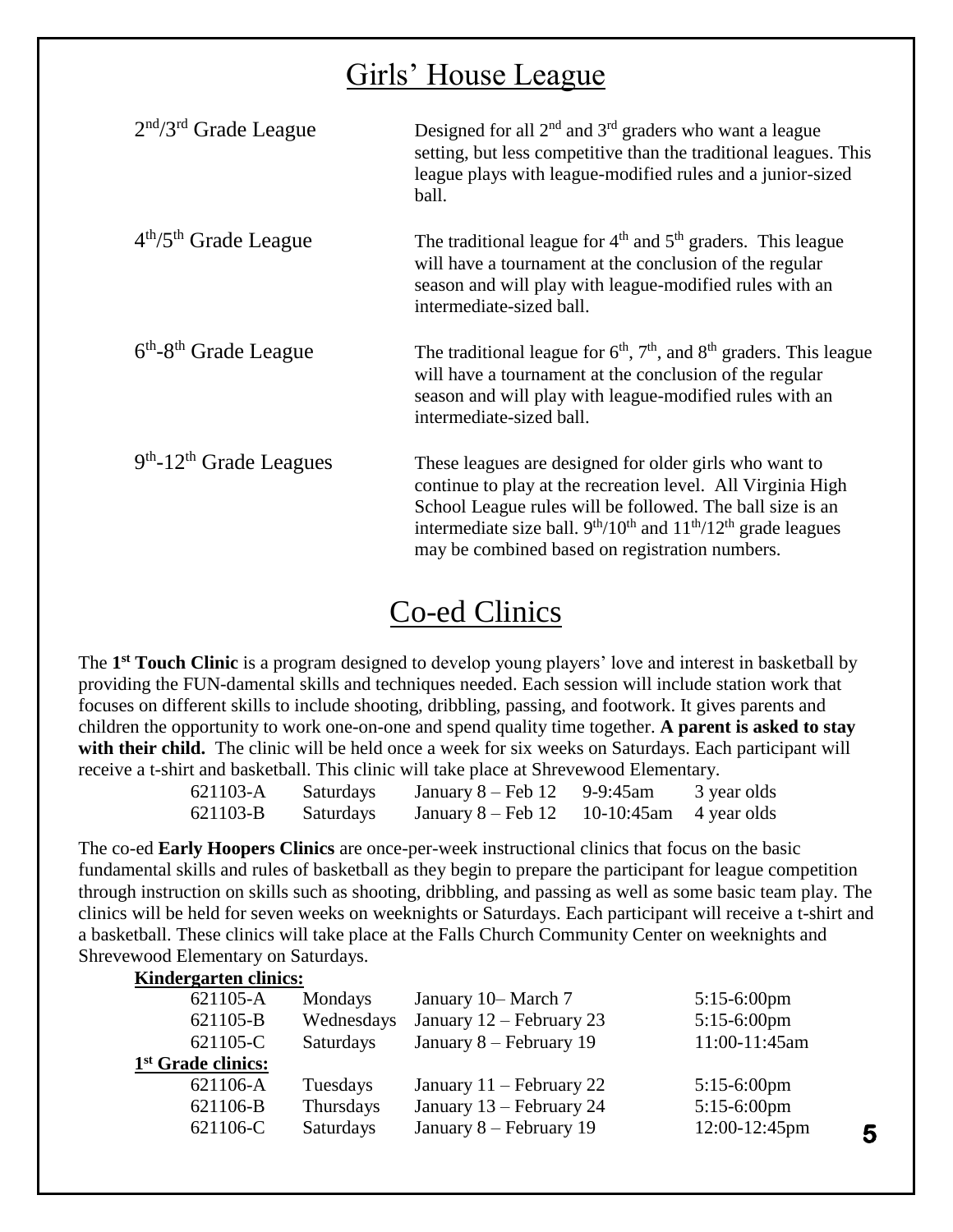# Team Placements & House League Tryouts:

All participants are required to attend *one* of the two-tryout dates listed below. Teams will be formed following the second tryout date listed. All players who register prior to the deadline and attend one of the tryout dates listed below will be placed on a team. The Recreation & Parks Department attempts to maintain parity in all of its leagues, **therefore request for coaches and/or request for pairings with other players will not be granted.**(\* =Draft Day for coaches)

#### **In an attempt to avoid large numbers of players attending one tryout, we have tried to split up the tryouts by last name. Please do everything you can to attend your specified tryout.**

| <b>Last Name</b>                   | <b>Tryout Dates</b>              | <b>Time</b>                                                             | Location                                                                                                                                                                                                                                                                                |
|------------------------------------|----------------------------------|-------------------------------------------------------------------------|-----------------------------------------------------------------------------------------------------------------------------------------------------------------------------------------------------------------------------------------------------------------------------------------|
|                                    |                                  |                                                                         |                                                                                                                                                                                                                                                                                         |
|                                    |                                  |                                                                         |                                                                                                                                                                                                                                                                                         |
| $A-M$                              | November 9                       | $6:15$ pm                                                               | <b>Community Center</b>                                                                                                                                                                                                                                                                 |
| $N-Z$                              | *November 13                     | 9:00am                                                                  | <b>Community Center</b>                                                                                                                                                                                                                                                                 |
| $A-M$                              | November 9                       |                                                                         | <b>Community Center</b>                                                                                                                                                                                                                                                                 |
| $N-A$                              | *November 13                     | 1:30 <sub>pm</sub>                                                      | <b>Community Center</b>                                                                                                                                                                                                                                                                 |
| $A-M$                              |                                  |                                                                         | <b>Community Center</b>                                                                                                                                                                                                                                                                 |
| $N-Z$                              | *December 1                      | $6:15$ pm                                                               | <b>Community Center</b>                                                                                                                                                                                                                                                                 |
| Boys $10^{th} - 12^{th}$ Grade     |                                  |                                                                         | <b>Community Center</b>                                                                                                                                                                                                                                                                 |
| $N-Z$                              | *December 2                      | $6:15$ pm                                                               | <b>Community Center</b>                                                                                                                                                                                                                                                                 |
|                                    |                                  |                                                                         |                                                                                                                                                                                                                                                                                         |
|                                    |                                  |                                                                         |                                                                                                                                                                                                                                                                                         |
|                                    |                                  |                                                                         |                                                                                                                                                                                                                                                                                         |
| $A-M$                              | November 6                       | 12:00pm                                                                 | <b>Community Center</b>                                                                                                                                                                                                                                                                 |
| $N-Z$                              | *November 10                     | $6:15$ pm                                                               | <b>Community Center</b>                                                                                                                                                                                                                                                                 |
|                                    |                                  |                                                                         | <b>Community Center</b>                                                                                                                                                                                                                                                                 |
| $N-Z$                              | *November 17                     | $6:15$ pm                                                               | <b>Community Center</b>                                                                                                                                                                                                                                                                 |
|                                    |                                  |                                                                         |                                                                                                                                                                                                                                                                                         |
|                                    |                                  |                                                                         | <b>Community Center</b>                                                                                                                                                                                                                                                                 |
|                                    |                                  |                                                                         | <b>Community Center</b>                                                                                                                                                                                                                                                                 |
| Girls $11th - 12th$ Grade<br>$A-M$ | November 29                      |                                                                         | <b>Community Center</b>                                                                                                                                                                                                                                                                 |
| $N-Z$                              | *December 6                      | 8:00 <sub>pm</sub>                                                      | <b>Community Center</b>                                                                                                                                                                                                                                                                 |
|                                    | $A-M$<br>$A-M$<br>$A-M$<br>$N-Z$ | November 30<br>November 30<br>November 15<br>November 29<br>*December 6 | There will be no assessments for the $2nd \& 3rd$ grade<br>leagues for the 2021-2022 season.<br>$7:45$ pm<br>$6:15$ pm<br>$7:45$ pm<br>There will be no assessments for the $2nd \& 3rd$ grade<br>leagues for the 2021-2022 season.<br>$6:15$ pm<br>$6:15$ pm<br>$6:00$ pm<br>$7:45$ pm |

#### Volunteer Coaches Needed!

Coaches are needed at all age groups. There will be a mandatory meeting for all basketball coaches on Wednesday, October 27, 7:00pm at **Mary Ellen Henderson**. The Falls Church Recreation and Parks Department is requiring all volunteer youth coaches to have a background check.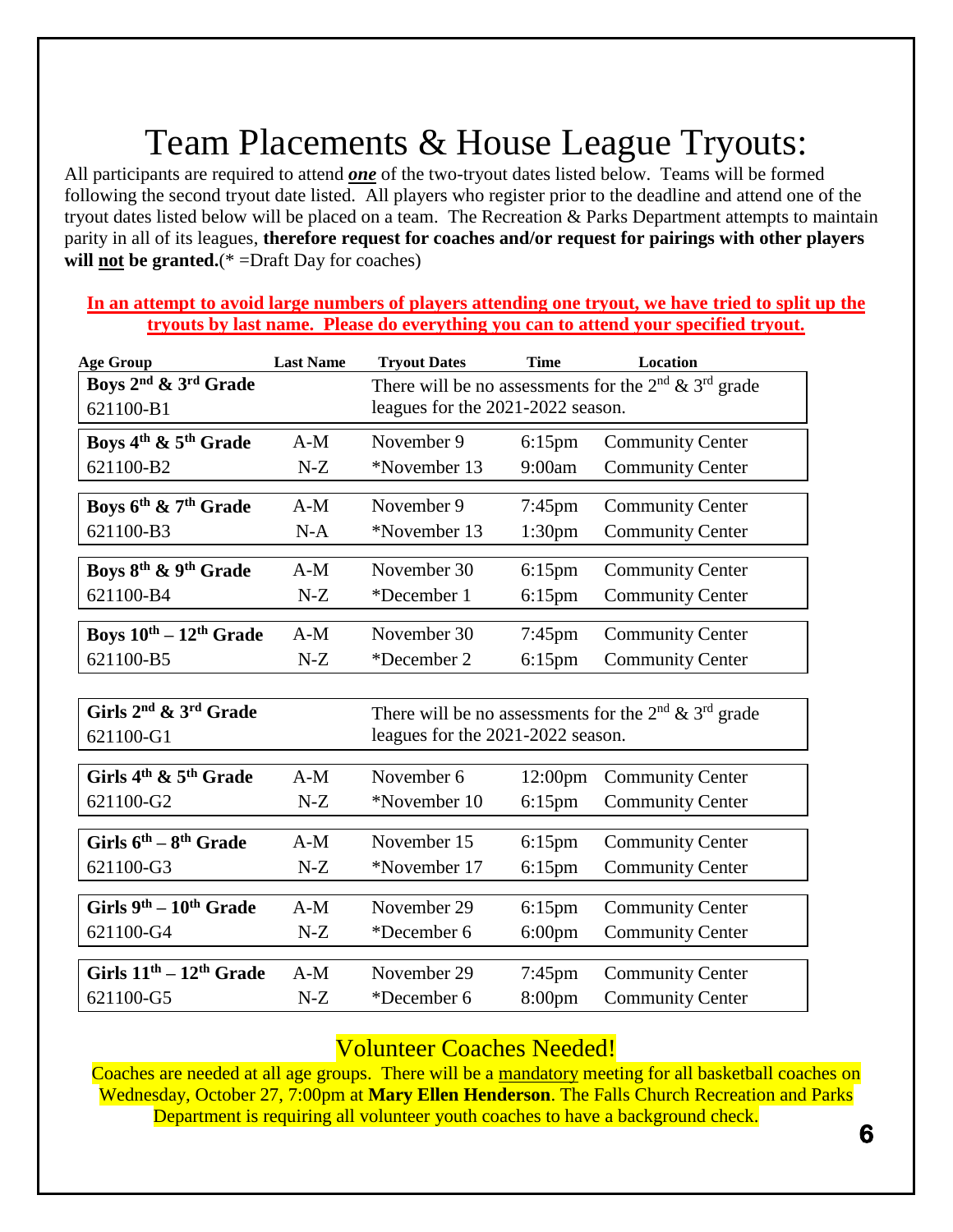# Falls Church Recreation & Parks Department 2021-2022 Youth Basketball Program

#### **Division Structures**

| <b>Registration #</b> | <b>Age Group</b>                               | <b>Birth Dates</b>                   |
|-----------------------|------------------------------------------------|--------------------------------------|
| <b>BOYS</b>           |                                                |                                      |
| 621100-B1             | Boys 2 <sup>nd</sup> and 3 <sup>rd</sup> Grade | No player can be 10 on Sept 30, 2021 |
| 621100-B2             | Boys 4 <sup>th</sup> and 5 <sup>th</sup> Grade | No player can be 12 on Sept 30, 2021 |
| 621100-B3             | Boys 6 <sup>th</sup> and 7 <sup>th</sup> Grade | No player can be 14 on Sept 30, 2021 |
| 621100-B4             | Boys 8 <sup>th</sup> and 9 <sup>th</sup> Grade | No player can be 16 on Sept 30, 2021 |
| 621100-B5             | Boys $10^{th} - 12^{th}$ Grade                 | No player can be 19 on Sept 30, 2021 |
| <b>GIRLS</b>          |                                                |                                      |
| 621100-G1             | Girls $2^{nd}$ and $3^{rd}$ Grade              | No player can be 10 on Sept 30, 2021 |
| 621100-G2             | Girls $4th$ and $5th$ Grade                    | No player can be 12 on Sept 30, 2021 |
| 621100-G3             | Girls $6^{th} - 8^{th}$ Grade                  | No player can be 14 on Sept 30, 2021 |
| 621100-G4             | Girls $9th$ and $10th$ Grade                   | No player can be 17 on Sept 30, 2021 |
| 621100-G5             | Girls $11th$ and $12th$ Grade                  | No player can be 19 on Sept 30, 2021 |

#### **\*\*\*Registration Fee Structure\*\*\***

*Early Bird* registration will run from **September 27th to October 10th .** Regular registration will continue from October  $11<sup>th</sup>$  to October 31<sup>st</sup>. All registrations after October 31<sup>st</sup> will be placed on a waiting list, except Boys  $8<sup>th</sup>-9<sup>th</sup>$  &  $10<sup>th</sup>-12<sup>th</sup>$  grade leagues and Girls  $9<sup>th</sup>-12<sup>th</sup>$  grade league (Nov 26). Any player placed on a waiting list will stay on a waiting list until places open up on existing teams. There is no deadline for clinic registration. You may register in person, over the phone at 703-248-5077, or on the web at [fallschurchva.gov/register](http://www.fallschurchva.gov/register) . Fees are due upon registration.

| $1st$ Touch (3-4 yrs) or<br><b>Early Hoopers Clinic:</b>      | <b>City Resident:</b><br>Non-City Resident:                                                | \$105<br>\$125                         |
|---------------------------------------------------------------|--------------------------------------------------------------------------------------------|----------------------------------------|
| Boys & Girls 2 <sup>nd</sup> /3 <sup>rd</sup> Grade League:   | Early Bird City Resident:<br>Early Bird Non-City Resident:<br><b>Regular Registration:</b> | \$130<br>\$150<br>\$145 (R)/\$165 (NR) |
| Boys & Girls 4 <sup>th</sup> -12 <sup>th</sup> Grade Leagues: | Early Bird City Resident:<br>Early Bird Non-City Resident:<br><b>Regular Registration:</b> | \$145<br>\$165<br>\$160 (R)/\$180 (NR) |

## **Referees Needed!**

Paid officials are needed for our 4<sup>th</sup> / 5<sup>th</sup> grade boys and girls leagues. Experience is helpful, but not necessary. Hours are flexible; games are on weeknights and Saturdays. There will be a mandatory referees meeting and clinic in December. **If you are interested in officiating, call the Recreation & Parks Dept. at (703) 248-5027. 7**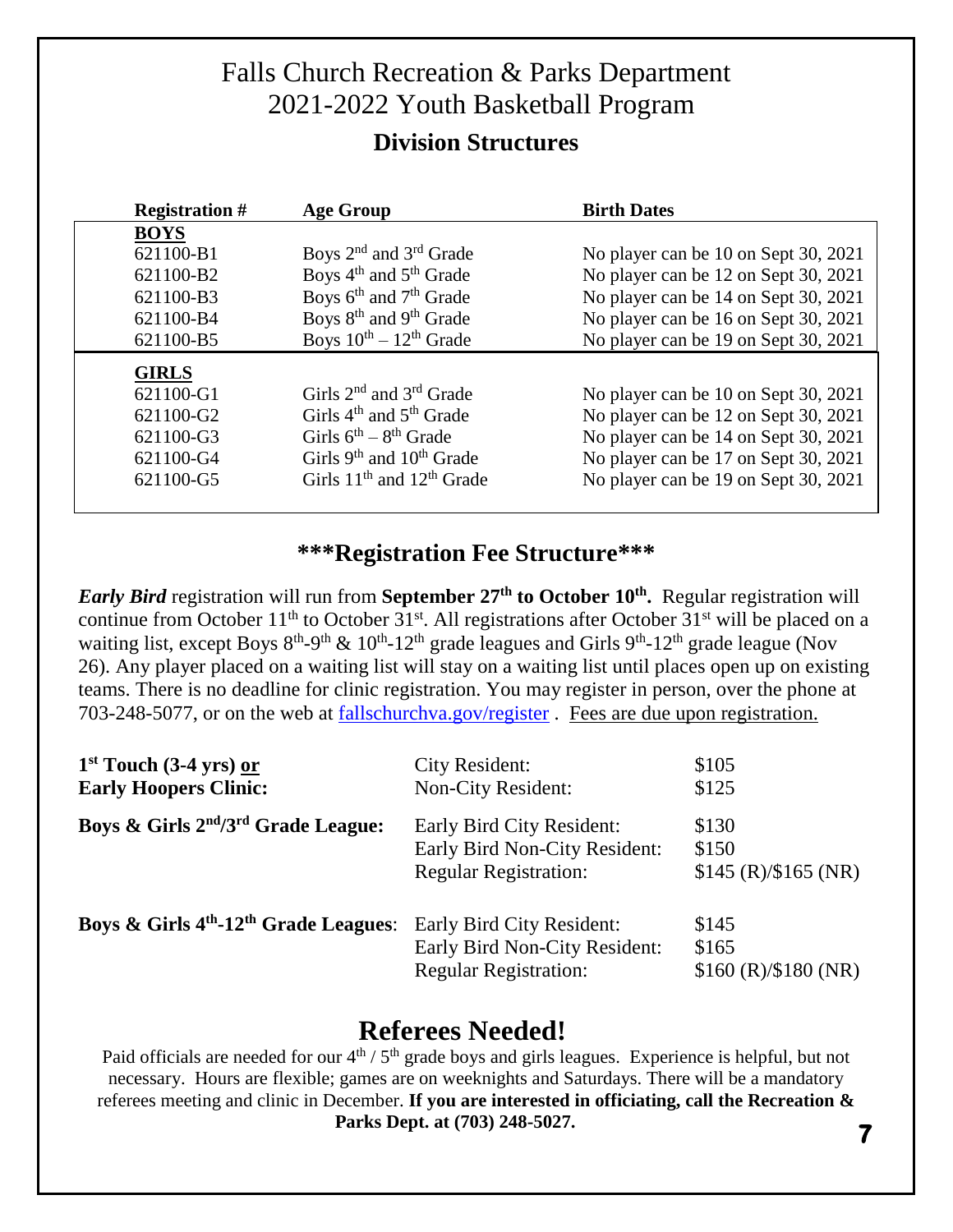# Important Dates to Remember

| Sep. 27                       | <b>Early-Bird Registration Begins</b>                                                                                                                       |
|-------------------------------|-------------------------------------------------------------------------------------------------------------------------------------------------------------|
|                               |                                                                                                                                                             |
| Oct. 10                       | <b>Early-Bird Registration Ends</b>                                                                                                                         |
| Oct. 11                       | <b>Regular Registration Begins</b>                                                                                                                          |
| Oct. 27                       | Coaches' Meeting beginning at 7:00pm                                                                                                                        |
| Oct. 31                       | Registration Deadline (except for grades $8^{th}$ -12 <sup>th</sup> )                                                                                       |
| Nov. $2 - Dec 4$ Tryout Dates |                                                                                                                                                             |
| Nov. 29                       | <b>Practices Begin</b>                                                                                                                                      |
| Jan. $3$                      | Games Begin for grades 2-7                                                                                                                                  |
| Jan 8                         | First day of youth clinics                                                                                                                                  |
| Nov. 27                       | Deadline for Girls $9th$ -12 <sup>th</sup> , Boys $8th/9th$ , and Boys $10th$ -12 <sup>th</sup> .                                                           |
|                               | Nov. 29 – Dec 6 Tryouts for Girls 9 <sup>th</sup> -12 <sup>th</sup> , Boys 8 <sup>th</sup> /9 <sup>th</sup> , and Boys 10 <sup>th</sup> -12 <sup>th</sup> . |
|                               |                                                                                                                                                             |

#### **POLICY OF NON-DISCRIMINATION ON THE BASIS OF DISABILITY**

The City of Falls Church does not discriminate on the basis of disability in admission, access, treatment, or employment in its programs or activities. Cindy Mester, 300 Park Avenue, Falls Church, VA 22046 has been designated to coordinate compliance with all federal, state, and local non-discrimination requirements. Telephone (703) 248-5042; TTY 711 (703) 248-5149

#### **ACCESSIBILITY STATEMENT**:

The City of Falls Church Recreation & Parks Department is committed to providing equal access to programs and facilities for these individuals. Persons with disabilities who are interested in participating in any of the Recreation & Parks Department's existing programs should contact the Department at (703) 248-5077; TTY 711 (703) 248-5149. Reasonable accommodation and support can be requested to provide access to desired programs and activities. Request for accommodation or services should be made at least 10 days in advance. In addition, where a need is demonstrated and resources are available, every reasonable effort will be made to establish specific programs for persons with disabilities.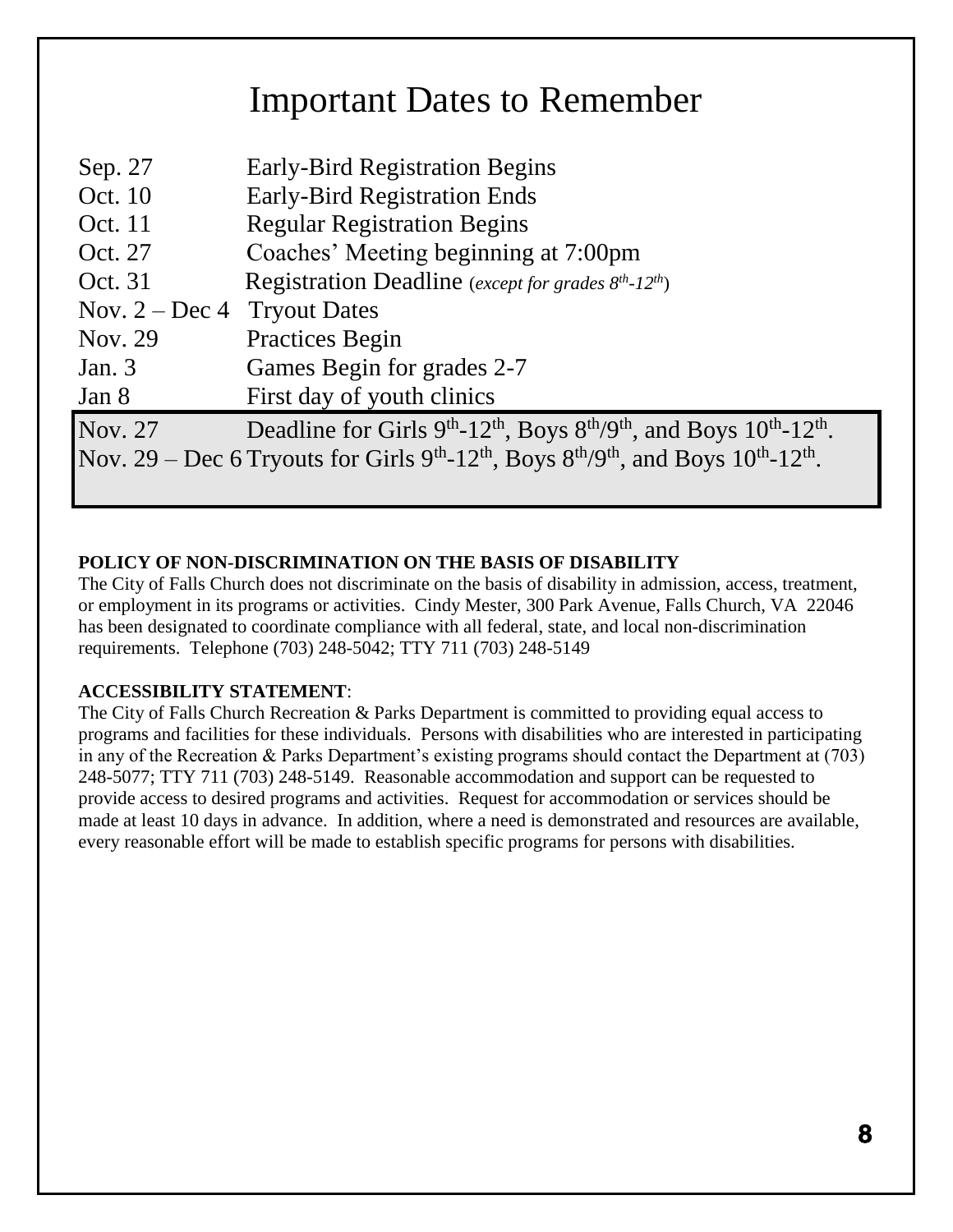# League Rules

All Virginia High School League rules will be followed, unless addressed in this set of league rules. **Remember, the officials are the authority on the court.**

## *2 nd/ 3rd Grade Boys and Girls leagues only*

1. Coaches will also be the referees. When a coach blows the whistle for a violation, instruction should follow to teach the players.

2. All team must play man-to-man defense. Teams are not permitted to play zone defense at any time.

3. **Two full time-outs are permitted per game. (2-60 second time-outs)**

4. Game Length: Games will consist of four 10-minute quarters. There is a one-minute break between quarters, with a three-minute half-time break. The clock will be a running clock.

5. A **JUNIOR (27.5)** sized ball will be used.

6. Free throws will NOT be shot at this age group. If a foul occurs, the ball will be given back to the offensive team on the sideline.

7. No backcourt pressure will be permitted in the  $2<sup>nd</sup>/3<sup>rd</sup>$  grade leagues.

8. **ALL** players must play at least half the game (2 uninterrupted quarters) – no sub during a quarter unless a player is injured.

9. This league will play all games on Saturdays at The Falls Church Community Center and will be play on the width of the gym floor (2 games being played at the same time).

## *4 th/5th Grade Boys and Girls leagues only*

1. The bonus situation will be in effect on the 10th team foul of the half. The double-bonus will **not** be in effect.

2. **Four time-outs are permitted per game. (2 Full (60 sec.) and 2 half (30 sec.)**

3. Game Length: Games will consist of four 8-minute quarters. There is a one-minute break between quarters, with a three-minute half-time break. The clock will stop on all whistles. *During the regular season* if regulation ends in a tie, the first and second overtime will be three minutes in length. The third overtime will be sudden death, except in the playoffs where one-minute overtimes will be played.

4. The lane violation will be **five seconds**.

5. An **Intermediate** (28.5) sized ball will be used.

6. The free throw line will be 2 feet in from the marked foul line, and the shooter may step on or over this foul line after his/her shot if momentum carries him/her over. The shooter cannot rebound the miss.

7. Backcourt pressure will not be permitted for the entire season.

8. Playing Time rules will be in effect where every player must play a minimum of 12 minutes per game and shall play no more than 26 minutes per game.

## *6 th/7th Grade Boys and 6 th - 8 th Grade Girls leagues only*

#### 1. **Four time-outs are permitted per game. (2 Full (60 sec.) and 2 half (30 sec.)**

2. Game Length: Games will consist of four 8-minute quarters. There is a one-minute break between quarters, with a three-minute half-time break. The clock will stop on all whistles. *During the regular season* if regulation ends in a tie, the first and second overtime will be three minutes in length. The third overtime will be sudden death, except in the playoffs where one-minute overtimes will be played.

#### 3. **Girls use a 28.5 ball**. **Boys will use a regulation (29.5) size ball**

4. The lane violation will be **three seconds**.

5. On free throws, the shooter may step on or over this foul line after his/her shot if momentum carries him/her over.

6. If a team obtains a fourteen **(14) point lead**; they are not permitted to apply backcourt pressure to the opposing team.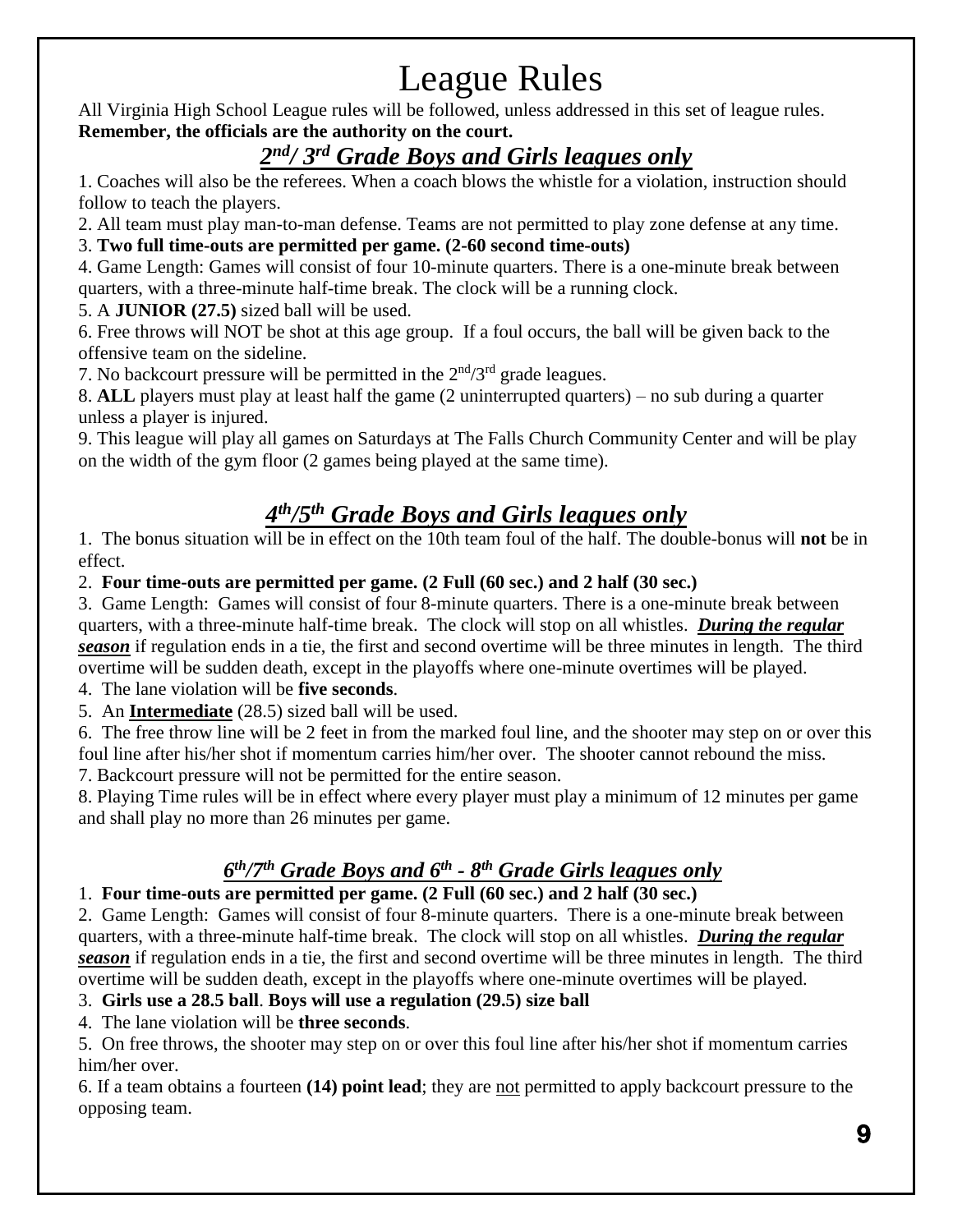## *8 th – 12th Grade Boys and 9 th – 12th Grade Girls leagues only*

#### 1. **Two full (60 sec.) and two thirty second time-outs are permitted per game**.

2. Game Length: Games will consist of four 8-minute quarters. There is a one-minute break between quarters, with a three-minute half-time break. The clock will stop on all whistles. *During the regular season* if regulation ends in a tie, the first and second overtime will be three minutes in length. The third overtime will be sudden death, except in the playoffs where one-minute overtimes will be played. **Girls use a 28.5 ball**.

3. If a team playing  $8^{th}/9^{th}$  grade boys or  $9^{th}/10^{th}$  grade girls league obtain a fourteen (14) point lead, and if a team playing  $10^{th}$ -12<sup>th</sup> grade boys or  $11^{th}$ -12<sup>th</sup> grade girls obtains a twenty (20) point lead, they are not permitted to apply backcourt pressure to the opposing team.

## *B. CONDUCT*

The coach is responsible for his/her conduct and the conduct of their players and spectators. Conduct by the coaches and parents should set an example for the team. Any actions, such as running up the score in a game, excessively playing top players when the outcome has been decided, use of foul language or degrading players or officials are against the Recreation & Parks Department's principles and will not be tolerated.

Any coach, manager or player who is ejected from the game is automatically suspended from the next game his/her team plays. A second offense by the same person will result in additional disciplinary action as directed by the league. This rule is not subject to protest or review.

## *C. PLAYING TIME*

1. **MINIMUM PLAYING TIME**: The objective of the basketball program is full participation, and all players must play a minimum of twelve (12) minutes per game, (2 uninterrupted quarters in the  $2<sup>nd</sup>/3<sup>rd</sup>$ grade boys and girls leagues). League officials will enforce this rule. The only exception to this is in the case where a player's actions (such as missing practice, constantly disrupting, etc.) warrant such action, or an injury/illness prevents the player from completing the game. In either case, the coach **MUST** report to Falls Church Recreation and Parks Department Staff all discipline problems, illness, injury, and absent players to the score table **PRIOR** to the start of the game.

2. **MAXIMUM PLAYING TIME**: No player shall play more than 26 minutes in a game. (In the  $2<sup>nd</sup>/3<sup>rd</sup>$ grade boys and girls league, players must sit at least one (1) quarter). Every player will sit out at least six (6) minutes of each game, unless there are only five (5) eligible players present

3. The Falls Church Recreation & Parks Department recommends that each coach assign a parent to keep track of *his/her own team's* playing time. Coaches and parents should not try to keep track of the playing time of players from the opposing team.

## *D. GYM RULES*

- 1. Tennis shoes (not wet or dirty) must be worn by all participants.
- 2. No running or bouncing of balls in the halls adjacent to the gym is permitted.
- 3. No food or drinks are permitted in the gym (water bottles with water are allowed).
- 4. Smoking is prohibited on all school grounds, and in the Community Center building.
- 5. Stay off of the floor while other teams are practicing
- 6. School teams have priority over recreation teams.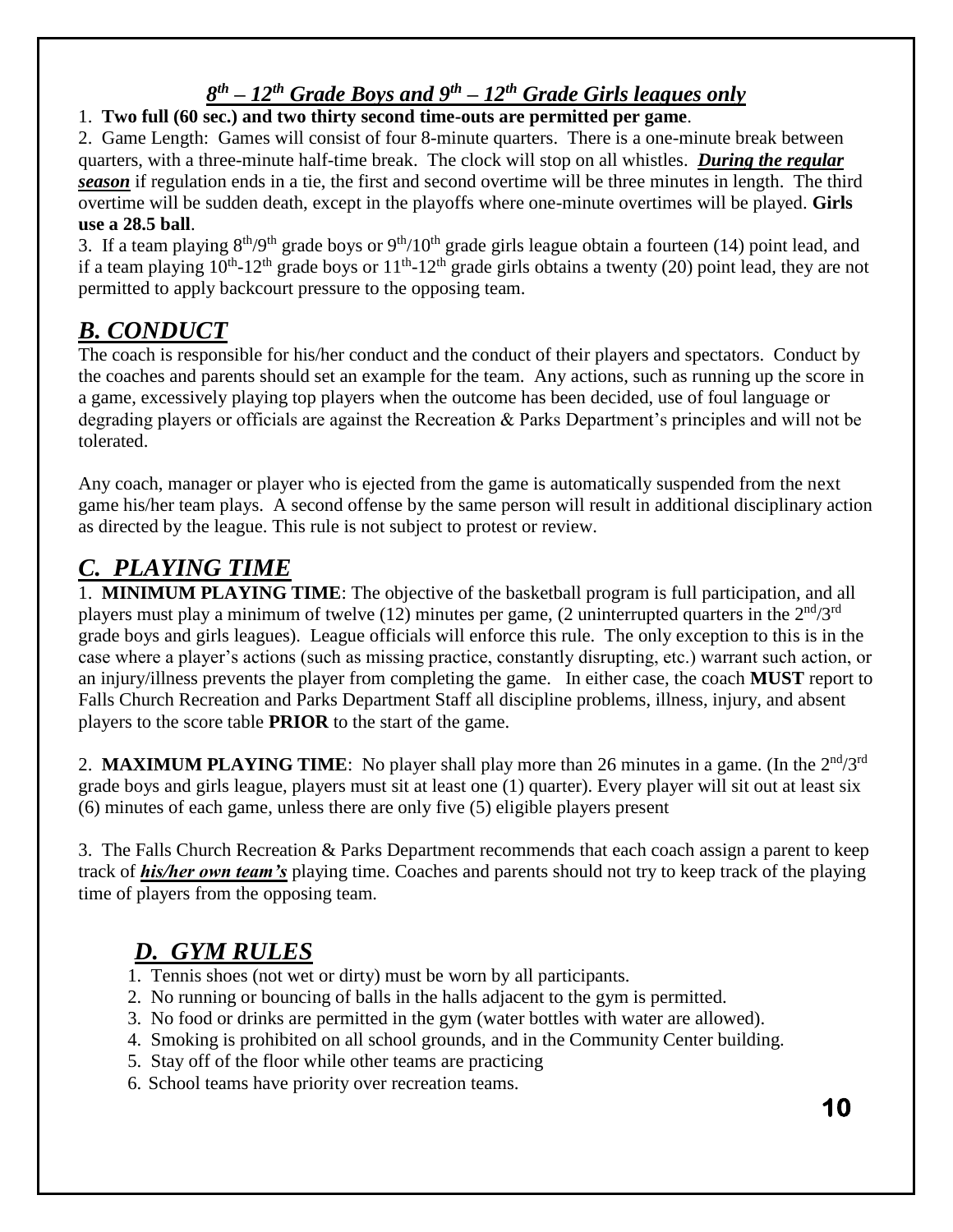# *E. PROTESTS*

The Falls Church Recreation and Parks Department makes every effort to make the league fun, fair, and safe for all involved. Part of the learning process for all people is that mistakes happen. We have a junior official program, with referees with varying amount of experience. We encourage all coaches and parents to bring any incidents to the attention of the building supervisor, officials or administrators so that they may continue to learn, just as the children are learning. However, as is the case under Virginia High School League rules, **NO PROTESTS OF GAMES WILL BE CONSIDERED**.

## *F. POST-SEASON EXHIBITION GAMES*

At the end of the season, representatives from some age groups will be chosen to play exhibition games. There will be a meeting of all coaches in late-February to discuss the tournaments and vote on players for the exhibition games. The teams will be chosen in the following manner: coaches will nominate players from the opposing team at the end of each regular season game. We will tally the votes at the meeting to determine the players for each team. Each team must be represented.

# **Important Telephone Numbers**

Inclement Weather Line: (703) 248-5125 Community Center Office: (703) 248-5077 Text Winterbasketball20 to 84483 for gym closures!

# **What to do if the weather is in question?**

## **Answer:**

**Call your coach or the inclement weather line (703-248-5125).**

Please do not call the community center office for gym closings, as we attempt to contact the coaches and the phone lines may be busy. Most coaches will have a phone tree set-up to communicate these cancellations, so your best bet may be to wait to hear from your coach. Just because the schools in Fairfax County or in Falls Church have closed doesn't mean that all of our activities are cancelled. If you're not sure, call the inclement weather line at (703) 248-5125.